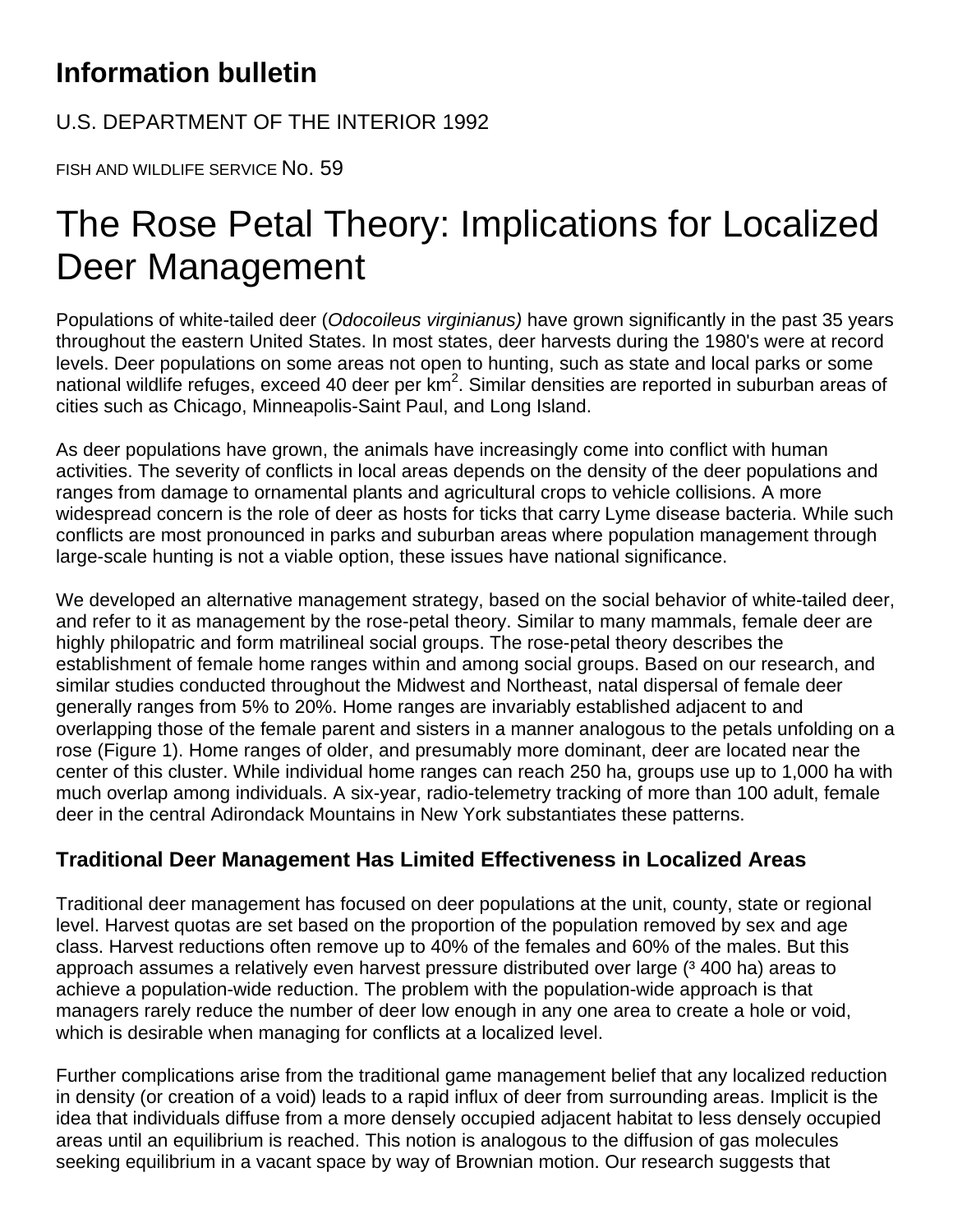localized reductions are possible and that the perception that deer behave as gas molecules is inaccurate.

## **The Rose Petal Metaphor Offers a New Perspective for Localized Management**

The rose-petal theory sheds new light on deer management. We suggest that it is possible to we a surgical approach to manage deer at local levels by focusing on the removal of social groups (Figure 2). Because of high female philopatry and low dispersal rates, the ideal management action would be to remove an entire family unit. The number of deer that need to be removed clearly depends on the size of the family. In practice it is not feasible to know the exact size or composition of the family group. However, continuous removal from a localized area will ultimately eliminate all family members from one or more groups. Became dispersal is low and philopatry is high, deer will not rapidly diffuse back into the area as traditionally believed.

The length of time the void lasts depends on several factors: the dispersal rate for that population; the likelihood that dispersing individuals will find a void; and how quickly adjacent groups encroach. Once a colonizer finds a void, the area will quickly repopulate depending on the recruitment rates of that female and her offspring. The removal of all deer in one rose-petal cluster may produce a long-term effect at low rates of recruitment and dispersal.

Highly localized or surgical management of deer populations by direct reduction of social groups provides a desirable alternative to large-scale hunting. The size of the impact area may be maximized while the size of the management area and the number of animals removed may be minimized. This approach should be considered in urban settings, parks or where indiscriminate hunting is not desirable or possible. It also has important implications for reintroduction efforts of social mammals. Tests of the rose petal management strategy are ongoing.

For further information, contact:

Nancy E. Mathews Texas Cooperative Fish and Wildlife Research Unit Texas Tech University Lubbock, TX 79409-2125

Comm. (806) 742-2851 or William F. Porter State University of New York-College of Environmental Science and Forester Syracuse, NY 13210

Comm. (315) 470-6798

Research Information Bulletins (RIBs) are internal Fish and Wildlife Service documents whose purpose is to provide information on research activities. Because RIBs are not subject to peer review, they may not be cited. Use of trade names does not imply U.S. Government endorsement of commercial products.